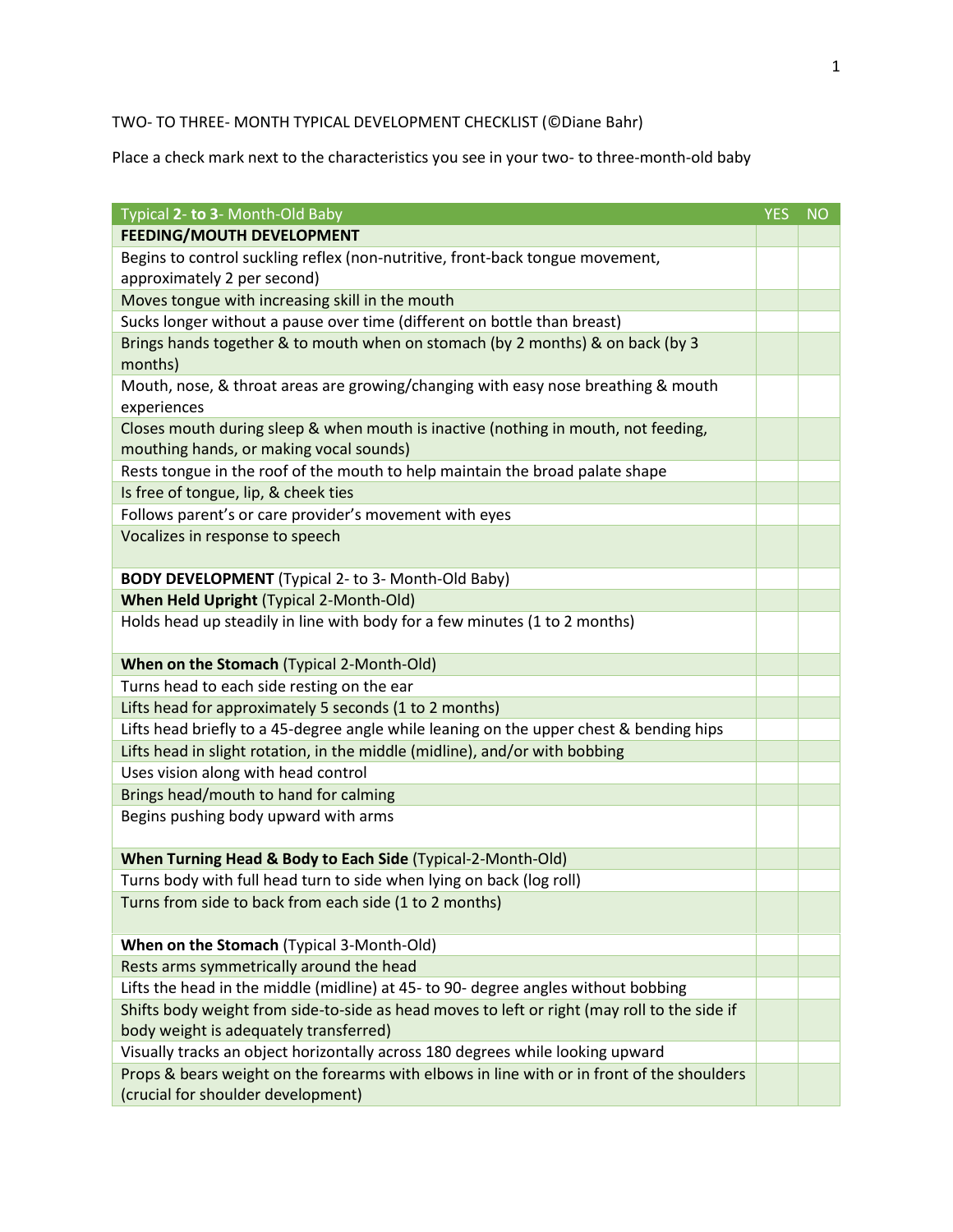| Lifts the chest & lower the hips                                                          |  |
|-------------------------------------------------------------------------------------------|--|
| May make finger scratching movements or swimming motion with body & legs when             |  |
| seeing a toy                                                                              |  |
| Lowers head & shoulders when raising the hips (weight is shifted forward, minimal kicking |  |
| occurs)                                                                                   |  |
|                                                                                           |  |
| When on the Back (Typical-2-Month-Old)                                                    |  |
| Begins gaining control over moro/startle reflex                                           |  |
| Turns head to each side & lifts chin                                                      |  |
| May assume fencing posture with head turning (arm reaching outward on face side,          |  |
| elbow bent on skull side - asymmetric tonic neck reflex/response)                         |  |
| May swipe at toys on the side where head is turned                                        |  |
| May briefly hold an object placed in the hand but not attend to it                        |  |
| Seldom has head in the middle (midline)                                                   |  |
| May visually follow a preferred object from midline to each side & from each side to      |  |
| midline while beginning to use binocular vision                                           |  |
| Head control & vision work together                                                       |  |
| Moves arms vigorously (1 to 2 months)                                                     |  |
| May rest legs in a several positions (e.g., frog-legged position)                         |  |
| Uses movement variations when kicking                                                     |  |
|                                                                                           |  |
| When on the Back (Typical 3-Month-Old)                                                    |  |
| Moro/Startle reflex begins to disappear (become integrated by the brain) between 3 & 6    |  |
| months                                                                                    |  |
| Has head close to or in midline (middle of body), & begins to tuck chin toward chest &    |  |
| look downward                                                                             |  |
| Rotates head from side-to-side while lengthening back of neck (may turn body onto side)   |  |
| Looks at a toy in midline with increasing attention, & may swipe at it                    |  |
| Visually follows a toy/face horizontally from side-to-side                                |  |
| Typically has hands open with wrists & fingers spread                                     |  |
| Shows increase in hands & eyes working together (eye-hand coordination)                   |  |
| Demonstrates increase in moving just enough for an activity (grading) & moving one body   |  |
| part separate from another (dissociation)                                                 |  |
| Brings hands to the body in an increasingly coordinated manner, & begins to gain control  |  |
| over palmer grasp reflex/response                                                         |  |
| Uses hands with increasing intention to explore mouth, body, clothing, & care-providers   |  |
| (body awareness & touch/tactile experience)                                               |  |
| Often has feet together for body awareness/touch experience (frog-legged position)        |  |
| Stretches hip, leg, knee, & ankle muscles when moving legs                                |  |

## **Primary References**

- Bahr, D. (2018). *Feed your baby and toddler right: Early eating and drinking skills encourage the best development.* Arlington, TX: Future Horizons.
- Bahr, D. C., & Hillis, A. E. (2001). Neurological and anatomical bases. In D. C. Bahr *Oral motor assessment and treatment: Ages and stages* (pp. 1-41). USA: Pearson College Division.